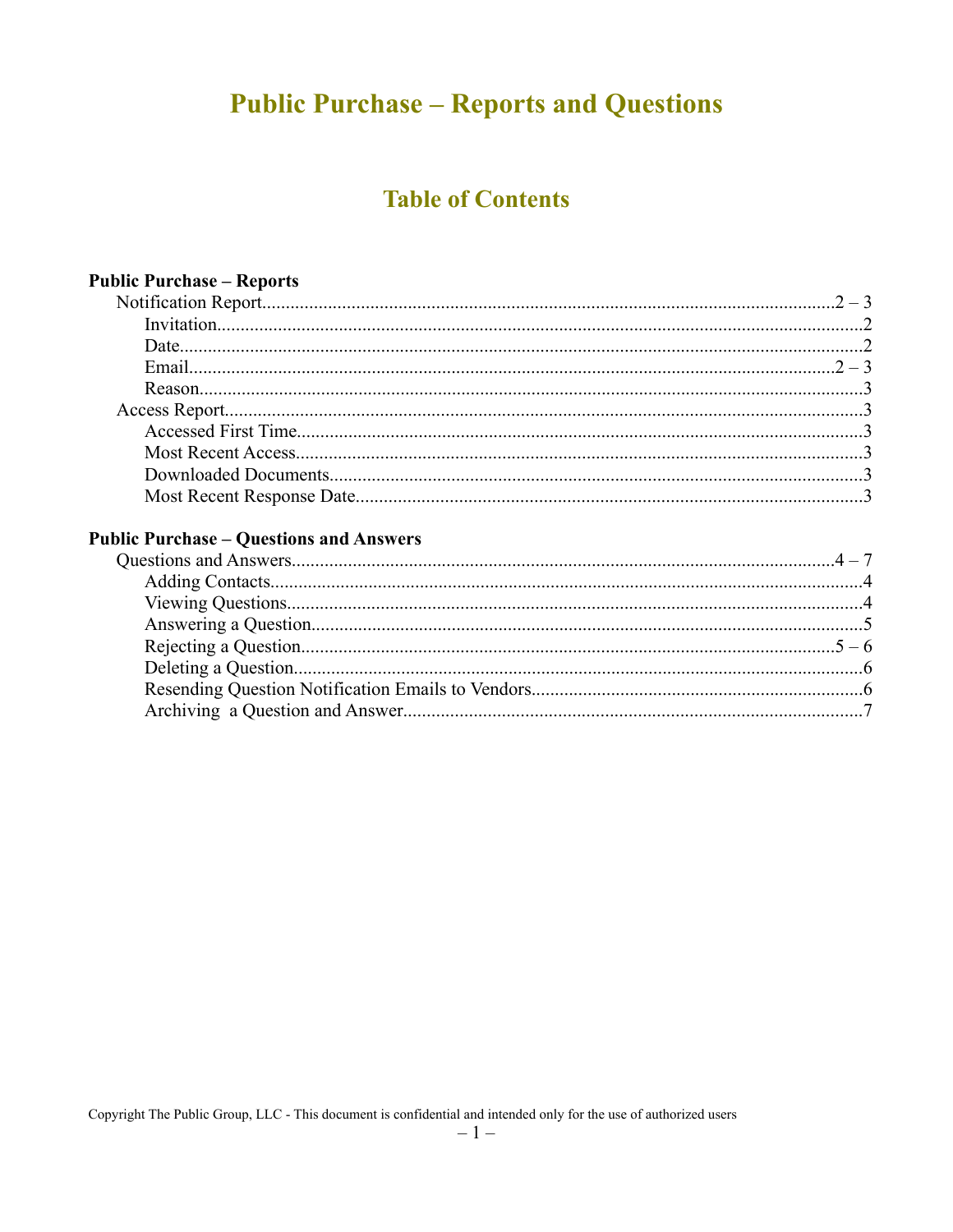# **Reports**

Once a bid has been released you will have two reports that are ready for you to use.

To access these reports click on the title of the bid. On the right-hand side choose one of the reports. Click on "[Notification Report]" to open the Notification Report, or click "[Access Report]" to open the Access Report.

> **Access Reports** View reports on who has been notified of the bid or accessed it. Notification report] [Access report]

"Notification Report" – The Notification Report will look like the example below:

|                                                                       | <b>Notification Report</b><br>[Excel Notification Report] |                              |                         |                                       |                          |                                 |
|-----------------------------------------------------------------------|-----------------------------------------------------------|------------------------------|-------------------------|---------------------------------------|--------------------------|---------------------------------|
| Vendor                                                                | <b>State</b>                                              | <b>Business Types</b>        | <b>Invitation</b>       | <b>Date</b>                           | Email                    | Reason                          |
| AMERICAN<br><b>CRANE &amp;</b><br><b>EQUIPMENT</b><br><b>CORPORAT</b> | PA                                                        | MBE, VetBiz                  | Classification<br>Match | Jun 27,<br>2008<br>12:40:00<br>PM CDT | oddvar@americancrane.com | Bid<br>Notification             |
|                                                                       |                                                           |                              |                         | Apr 7,<br>2009<br>5:15:01<br>PM CDT   | oddvar@americancrane.com | Addendum<br><b>Notification</b> |
| CA Inc.                                                               | ON                                                        | VetBiz, SDB,<br><b>SDVOB</b> | <b>Self Invited</b>     | Jun 27,<br>2008<br>12:40:00<br>PM CDT | Missing or invalid email | <b>Bid</b><br>Notification      |

The Notification Report will be generated within minutes after the bid is released. This will show what Vendors have been notified of the bid. You will have the Vendor's name. You will be able to view the Vendor's information by clicking on the company name. You will also be able to see whether or not they are registered with your Agency.

"Invitation" – This will show the three different ways Vendors are invited to the bid:

- Classification Match This means that they where matched up by Classification Codes.
- Invited This means that Vendor's email address was manually entered by the Agency and that the Vendor was invited by the Agency to receive an emailed Bid Notification.
- Self-Invite This means that the Vendor saw the bid on the Agency's Bid Board, and invited themselves to receive upcoming notices for this bid.

"Date" – This will show you the date and time that each notification went out to the Vendors.

"Email" – This will list the email address the notifications were sent to. If the column shows "Missing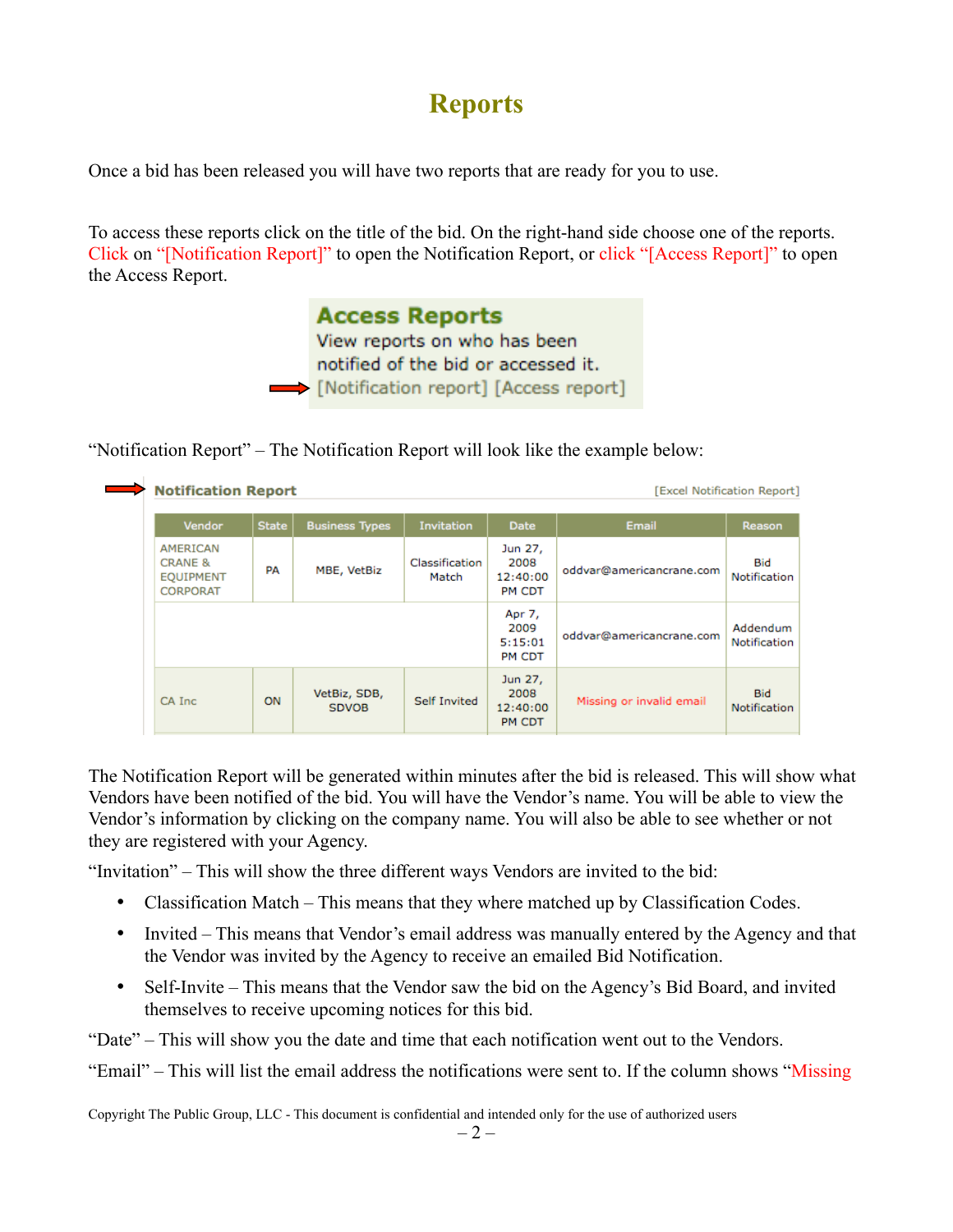or invalid email" it means the email address on file for this vendor was not deliverable, and no notification(s) were received by the Vendor.

"Reason" – This will show the reason for the notification. The possible reasons are: Bid Notification, Addendum Notification or Bid Answer. Bid Answer refers to questions that were asked and answered through the Questions feature. The question and its answer were sent to just one Vendor or all Vendors.

The Notification Report is also available to download in Excel.

"Access Report" – To get to the Access Report click on View Bid at the bottom of the page.



This time click on the Access Report on the right side of the page.

| <b>Bid Access Report</b>                 | $\leftarrow$             | <b>Access Reports</b><br>View reports on who has been<br>notified of the bid or accessed it. | [Excel Access Report]<br>$\qquad \qquad$        |                               |  |
|------------------------------------------|--------------------------|----------------------------------------------------------------------------------------------|-------------------------------------------------|-------------------------------|--|
| Vendor                                   | <b>Accessed First</b>    |                                                                                              | [Notification report] [Access report]           | Most Recent Response Date (*) |  |
| <b>Insight Mechanical</b><br>Contractors | Nov, 08 2011<br>08:02 AM | Nov, 22 2011<br>09:54 AM                                                                     | 50912 BV 3rd Floor HVAC Unit<br>Replacement.pdf | Nov, 22 2011 09:52 AM         |  |

"Access Report" – The Access Report will look like the example below:

The Access Report will generate as soon as a Vendor has logged in and viewed the bid. This will show which Vendors are viewing the bid. You will have the Vendor's name. You will be able to view the Vendor's information by clicking on the company name. You will also be able to see whether or not they are registered with your Agency.

"Accessed First Time" – The date and time will be stamped showing the first time this Vendor logged in and viewed the bid.

"Most Recent Access" – Will show the date and time they most recently viewed the bid. This will change each time the Vendor logs in and views the bid.

"Downloaded Documents" – This will list all of the bid documents that the vendor has downloaded.

"Most Recent Response Date" – The most recent response date shows the most recent date the vendor has entered a response. This may be a partial or complete bid response. This option is available on the Notification Report if the bid is set up for an electronic response.

This report is available to be downloaded in Excel.

# **Questions and Answers**

You have the option to have your buyers receive email notifications through Public Purchase when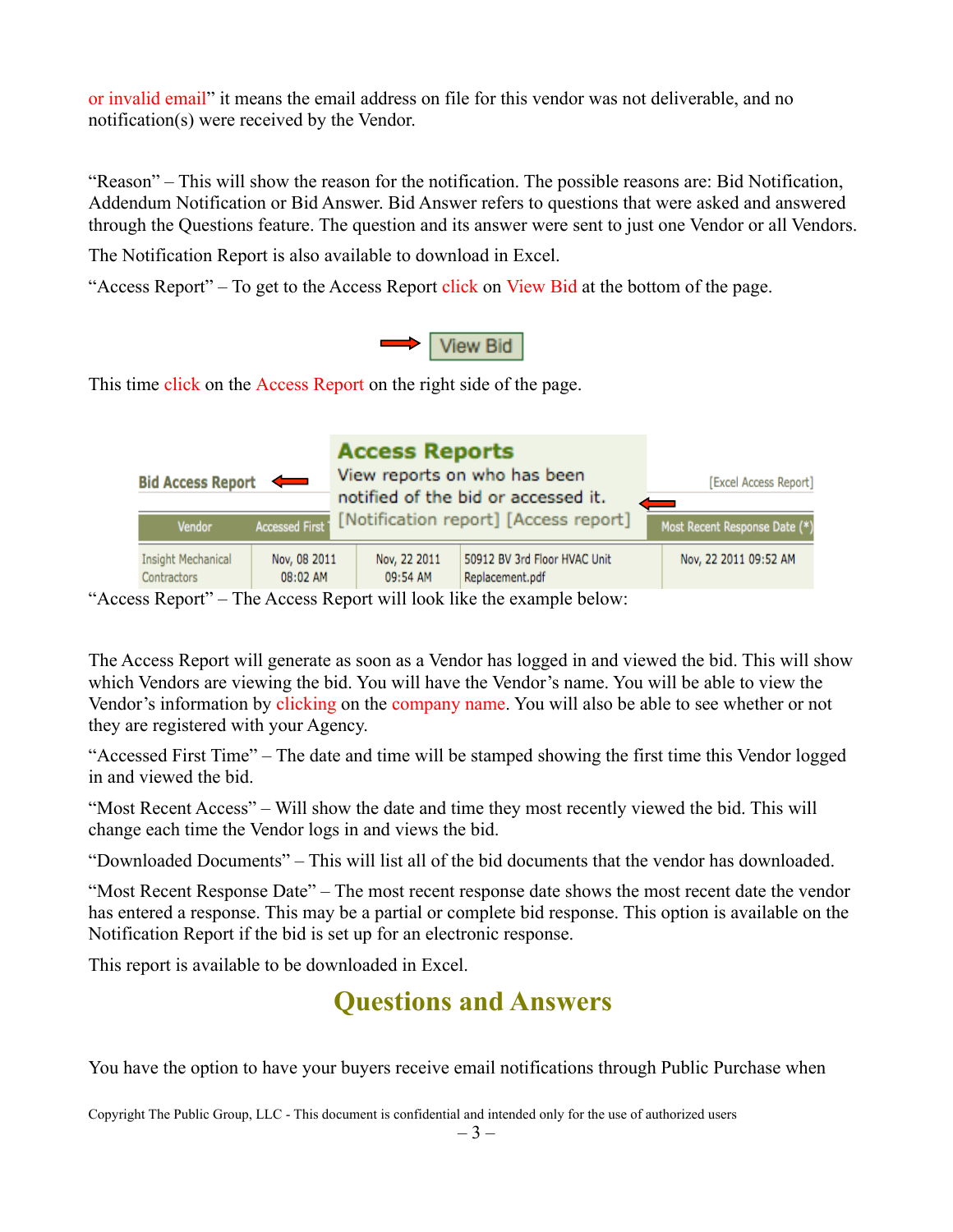Vendors have questions regarding the bid. This is set up during bid creation. In the Contact section you will need to mark your buyers with the "Questions Posted" option in order to allow them to receive the questions email notifications. A Vendor will click on Questions on the right-hand side of the bid page and ask their questions. An email notification will be sent to your buyer's email address if the buyer is marked to receive the questions.

Some agencies choose to have a cut off date for questions to be asked. This will usually be stated in the bid documents. You, as the agency, will choose when you answer the questions.



To view and/or answer the questions, those buyers with the Questions Posted option will be able to login to the Public Purchase and click on the question icon associated with the bid. It can be seen in the Tasks and Active sections on the Home page.

| RFB #2008/08 - 45 - Classroom Equipment High School | $\longrightarrow 3^{\circ}$ |  |  |
|-----------------------------------------------------|-----------------------------|--|--|
| Timeleft: 1 hour 11 min                             |                             |  |  |
| • Questions to be Answered                          |                             |  |  |

You will be able to view the questions, the date and time the questions were asked, and who asked each question on the right-hand side of the page.

| <b>Ouestion #1</b>                |                                                                             |               | 怜                                                    |
|-----------------------------------|-----------------------------------------------------------------------------|---------------|------------------------------------------------------|
| looking for new/unused equipment? | Are you willing to accept re-manufactured to new equipment? Or are you only |               | Sep 10, 2010 3:51:22 PM CDT<br>By: CA Inc - vendorca |
| Answer                            |                                                                             | <b>Reject</b> |                                                      |

To answer the questions click on "Answer" on the left-hand side. A box will open, and you will be able to type in the answer to the question. You will also have the option to send this question and its answer to all the Vendors by clicking on the check box next to "Email all vendors with this information."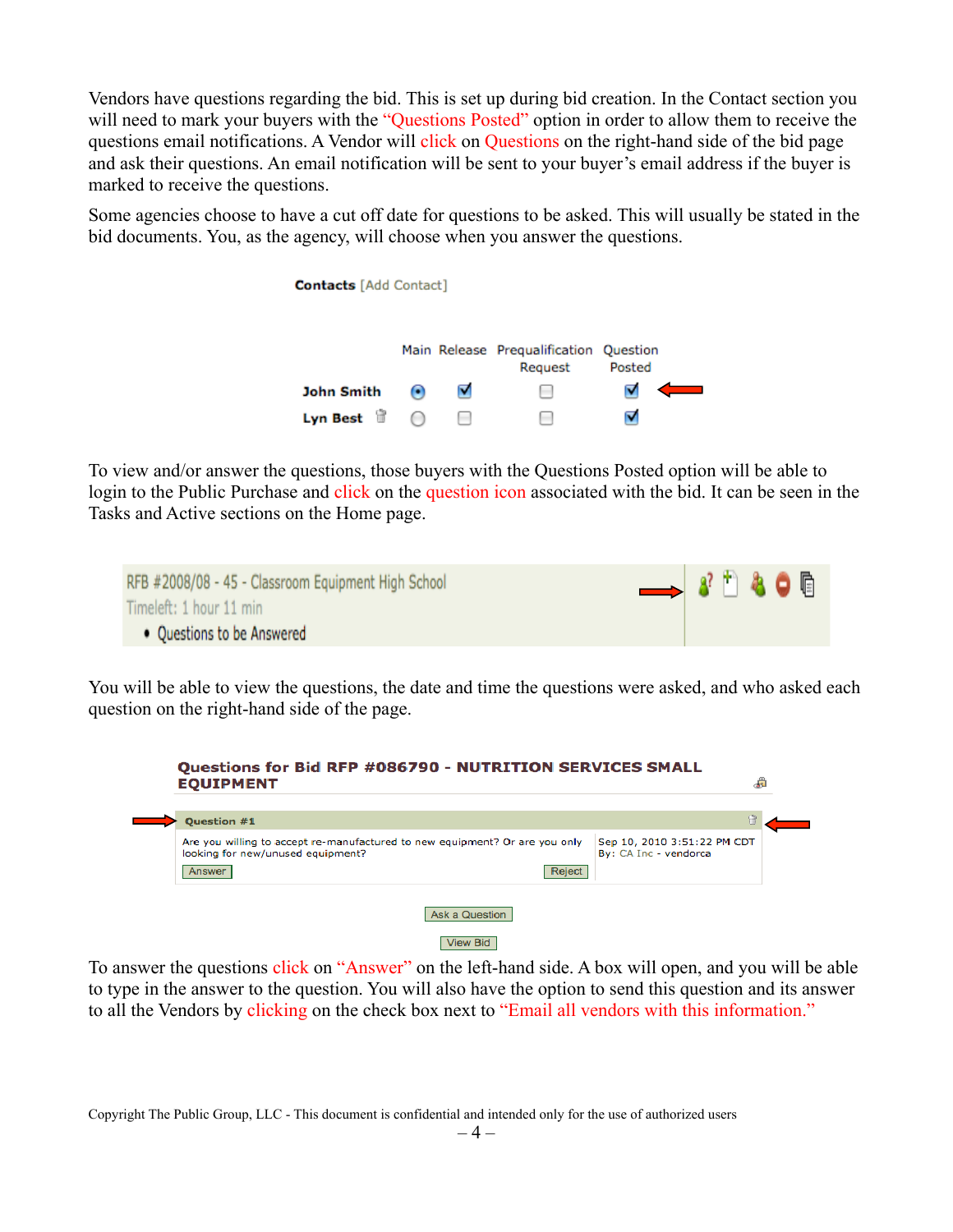| <b>Answer Question #1</b>                                                                                              |
|------------------------------------------------------------------------------------------------------------------------|
| Yes                                                                                                                    |
|                                                                                                                        |
|                                                                                                                        |
|                                                                                                                        |
| Email all vendors with this information                                                                                |
| Note: Even though all vendors can see the answer, the default is to<br>notify only the vendor who posted the question. |
| Cancel<br><b>Save</b>                                                                                                  |

Click on "Save" to save the answer, and send out the notification. You will now see the questions and answers posted together. On the right hand side you will see the username of the User at the Agency who answered the questions and when.

| <b>Question #1</b>                                                                                               |         | $60^{\circ}$<br>倍                                    |
|------------------------------------------------------------------------------------------------------------------|---------|------------------------------------------------------|
| Are you willing to accept re-manufactured to new equipment? Or are you only<br>looking for new/unused equipment? |         | Sep 10, 2010 3:51:22 PM CDT<br>By: CA Inc - vendorca |
| <b>Answers</b>                                                                                                   |         |                                                      |
| Yes                                                                                                              |         | Apr 6, 2012 2:46:49 PM CDT                           |
|                                                                                                                  | Archive | By: demo                                             |
| Answer                                                                                                           | Reject  |                                                      |

If a question comes in that you choose to not answer, you don't have to do anything. Or you can choose to reject the question. To do this, click on "Reject". A pop up will come up and you can choose "Yes" or "No".



The questions will stay posted but it will show as "(Rejected)".

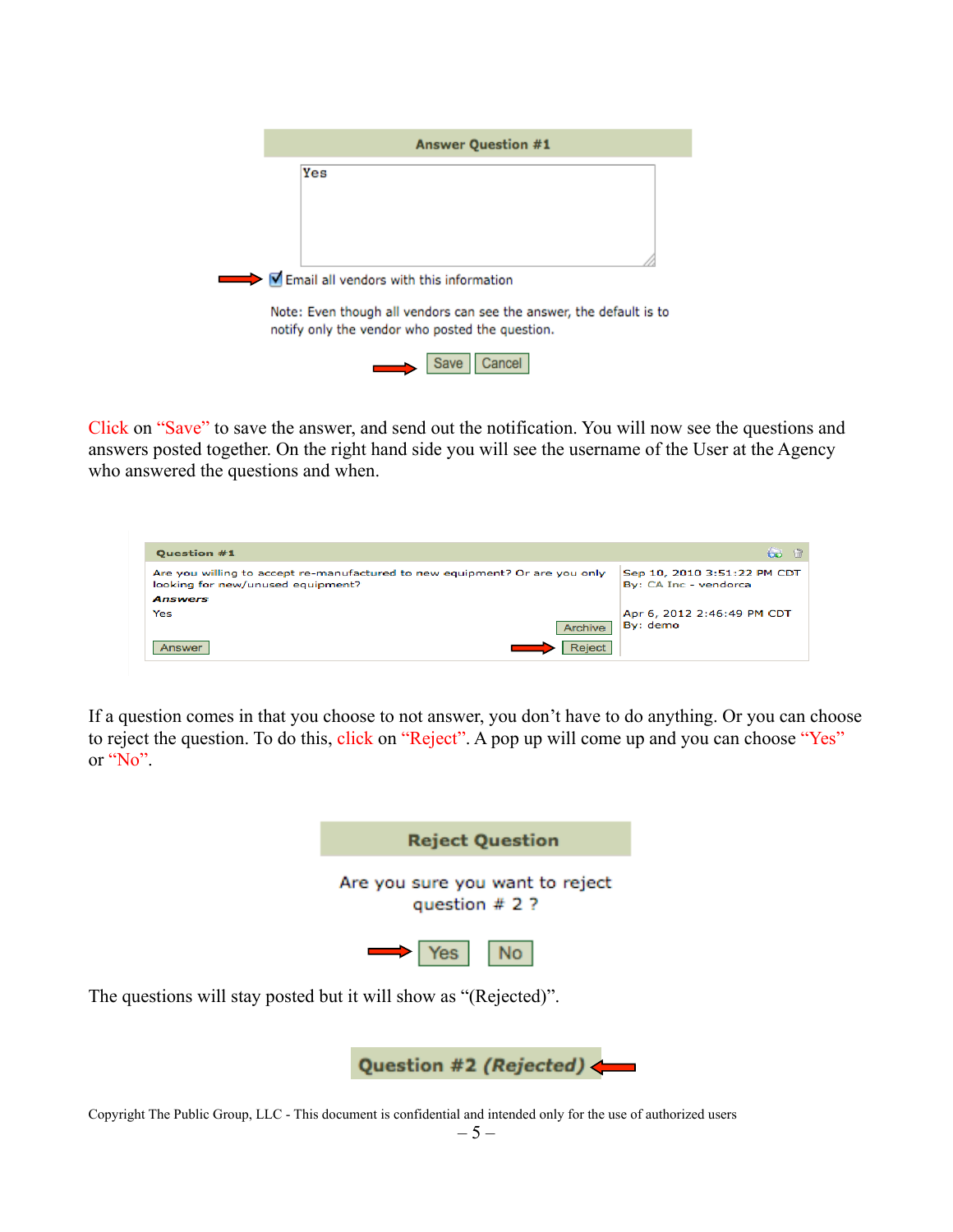You also can delete a question. Maybe the question wasn't bid appropriate. To do this click on the trash can on the right-hand side.



A pop up box will come up for you to confirm the deletion of this question.

| <b>Delete Question</b>                              |  |  |  |  |
|-----------------------------------------------------|--|--|--|--|
| Are you sure you want to delete<br>question $# 2 ?$ |  |  |  |  |
| $\rightarrow$ Yes   No                              |  |  |  |  |

You can also resend the bid question and answer out to the vendors in order for them to receive a notification of the questions and answer, although all questions and answers are ALWAYS available for vendors to view at anytime. The Vendors can view the questions by clicking on the title of the bid once they are logged into their account.



You can also Archive an answer to a bid question if needed, and post a new answer to the bid if needed. Click "Archive". A pop up box will appear, asking you to confirm you're archiving the answer.